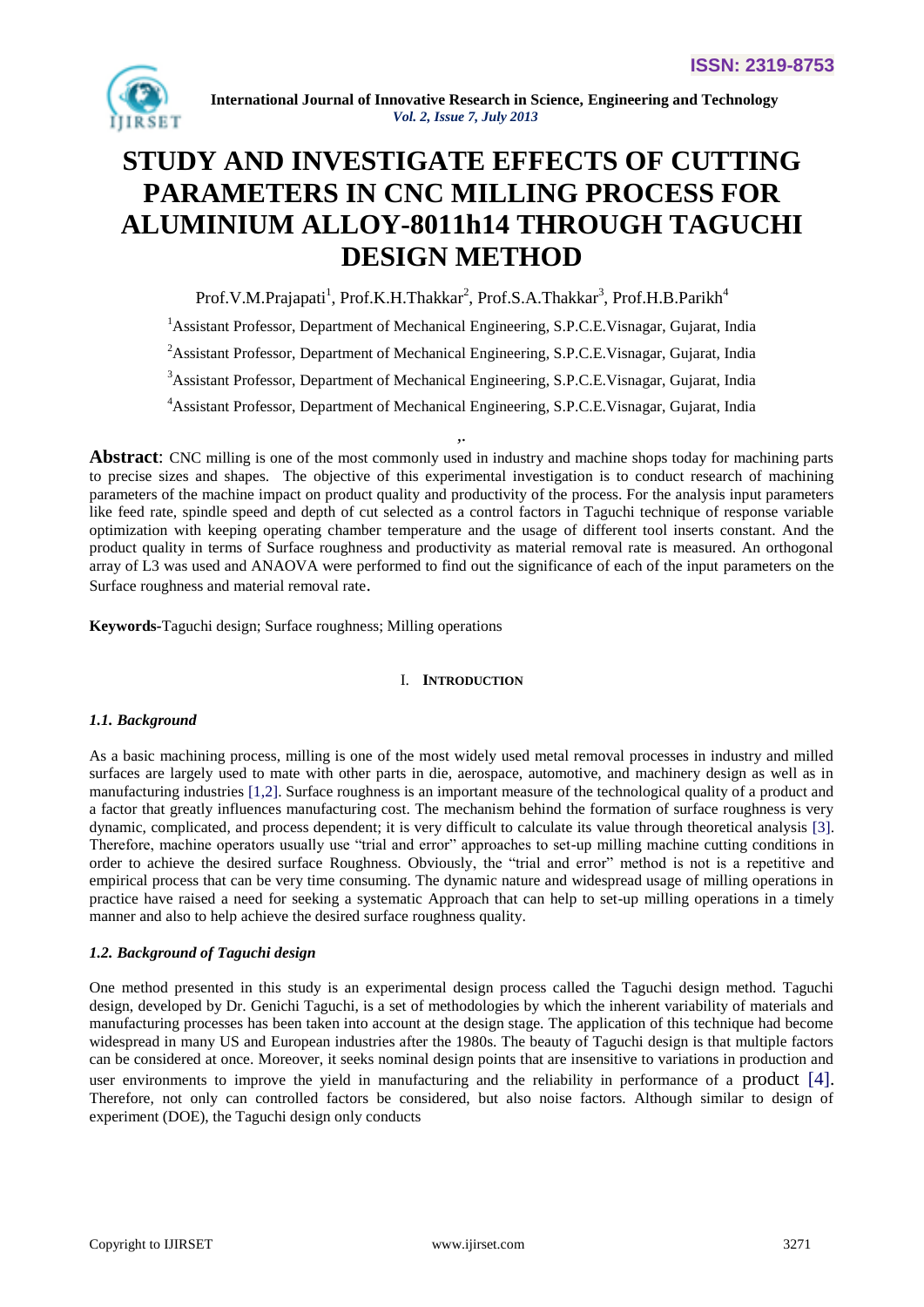

## *1.3. Procedure of the Taguchi design method*





 **Fig.3.1 CNC milling machine**

# **II. SURFACE FINISHING IN MACHINING**

a. Ideal roughness, and b. Natural roughness.

- 2.1 Measurement of surface roughness
- 1. Direct measurement methods2. Comparison based techniques3. Non contact methods4. On-process measurement 2.2factors Influencing Surface Roughness In Milling
- 
- (i) Depth of cut:(ii) Feed:(iii) Cutting speed:

(iv)Engagement of the cutting tool:

3.1 Machine Specification

--CNC system: Siemens 802DSL Pro.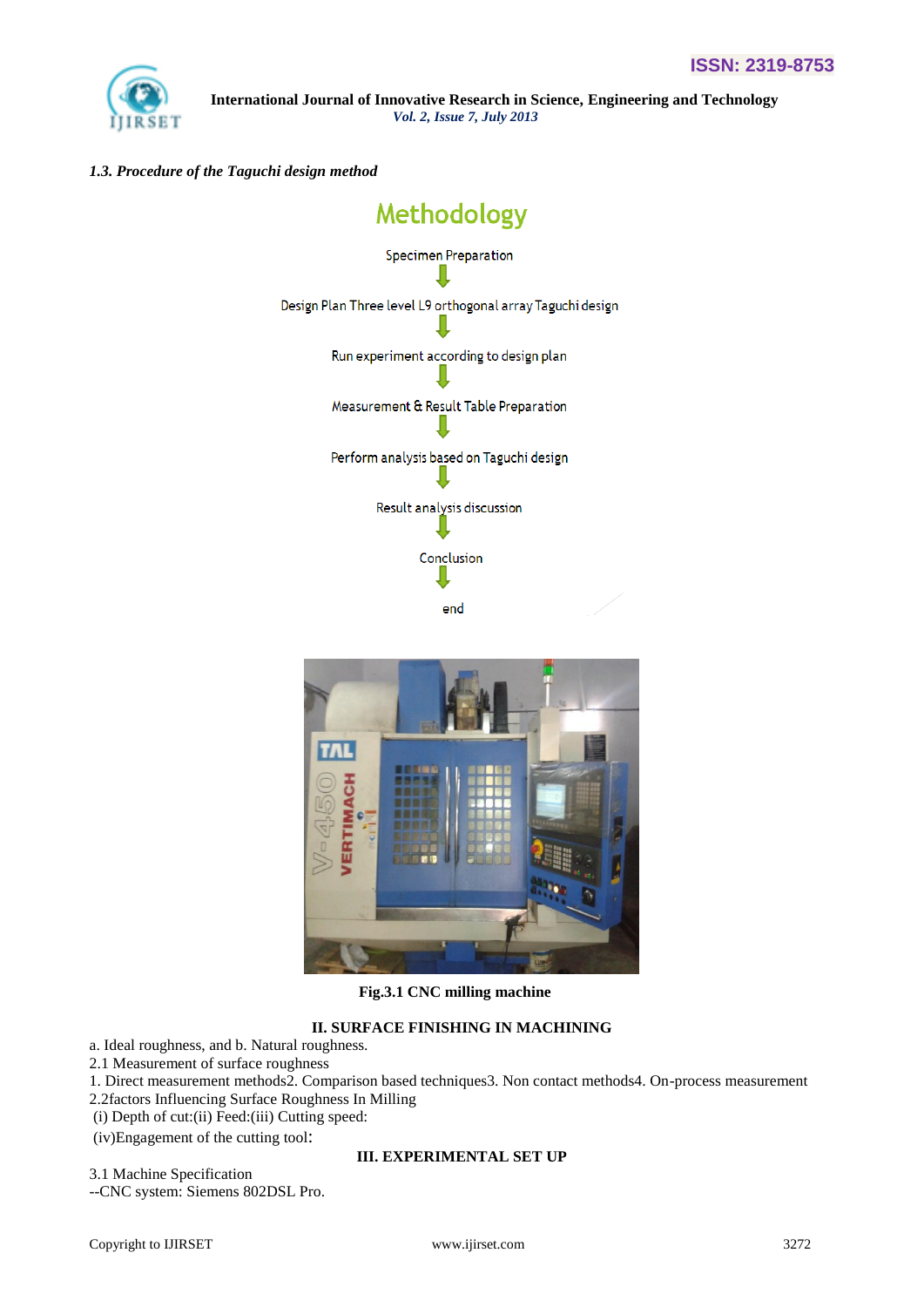

- --Voltage:415 V A.C.
- --Spindle Speed:-8000 r.p.m
- --Feed rate:-10000 mm/min
- --Machine Loading Capacity:400 kg
- --Working table:680\*440\*500
- --Tool Specification: Carbide end mill
- --Surface Measurement instrument: Mitutoyo SJ 210

# **Experimental Steps**





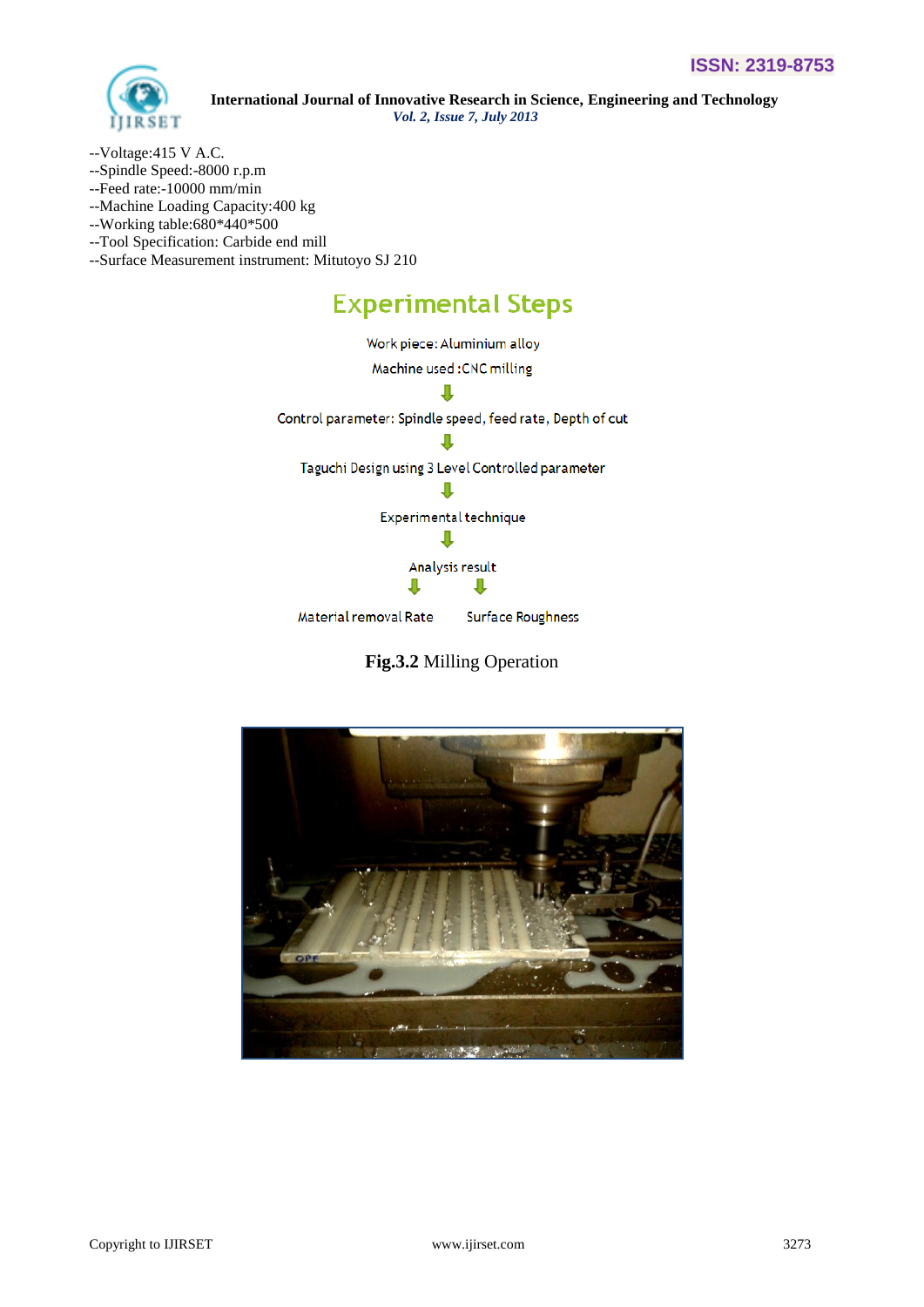

### **Table 3.1 Factors with level value**

#### **Signal to Noise Ratio Calculation**

| <b>Factors</b> | <b>Level 1</b> | <b>Level 2</b> | <b>Level 3</b> |
|----------------|----------------|----------------|----------------|
| S.S.(r.p.m)    | 1800           | 2000           | 2200           |
| FR(mm/min)     | 500            | 1000           | 1500           |
| D.O.C(mm)      | J.4            | 0.6            | v.ð            |

The Taguchi method aims to find an optimal combination of parameters that have the smallest variance in performance. The signal-to-noise (S/N) ratio measures how the response varies relative to the nominal or target value under different noise conditions. Minitab 15 software help to calculate S/N Ratio based on required response and provide Analysis of variance table and response plot for deciding significant parameter and to find (%) percentage contribution of each parameter.

Mean SN ratio plot gives idea about the optimum level for the factor. It is preferred to do S/N analysis as mean sum of square may be too small in case of mean analysis. It is very accurate to judge the optimum parameter based on SN Ratio analysis. Minitab offer both mean analysis as well as S/N Ratio base ANOVA. Minitab 15 helps to make orthogonal array. The snap shot of software application shown in figure while doing analysis work

## **Table 3.2 Orthogonal Array**

| <b>Signal to Noise ratio</b> |             |                          | Use when the goal is to | <b>SN Ratio Formula</b>                     |                                           |
|------------------------------|-------------|--------------------------|-------------------------|---------------------------------------------|-------------------------------------------|
| Larger is better             |             | Maximize the response    |                         | $\overline{2}$<br>$S/N = -10\log(S(1/Y))/n$ |                                           |
| Nominal is best              |             | Standard deviations only |                         | $\overline{z}$<br>$S/N = -10log(S)$         |                                           |
| Smaller is better            |             |                          | Minimize the response   |                                             | $\overline{2}$<br>$S/N = -10log(S(Y)/n))$ |
| N <sub>O</sub>               | SS(r.p.m)   |                          | F.R.(mm/min)            |                                             | D.O.C(mm)                                 |
|                              | 1800        |                          | 500                     |                                             | 0.4                                       |
| $\overline{2}$               | 1800        |                          | 1000                    |                                             | 0.6                                       |
| 3                            | 1800        |                          | 1500                    |                                             | 0.8                                       |
| 4                            | <b>2000</b> |                          | 500                     |                                             | 0.6                                       |
| 5                            | <b>2000</b> |                          | 1000                    |                                             | 0.8                                       |
| 6                            | 2000        |                          | 1500                    |                                             | 0.4                                       |
| $\overline{7}$               | 2200        |                          | 500                     |                                             | 0.8                                       |
| 8                            | 2200        |                          | 1000                    |                                             | 0.4                                       |
| 9                            | 2200        |                          | 1500                    |                                             | 0.6                                       |



**Fig 3.3** Surface Roughness Tester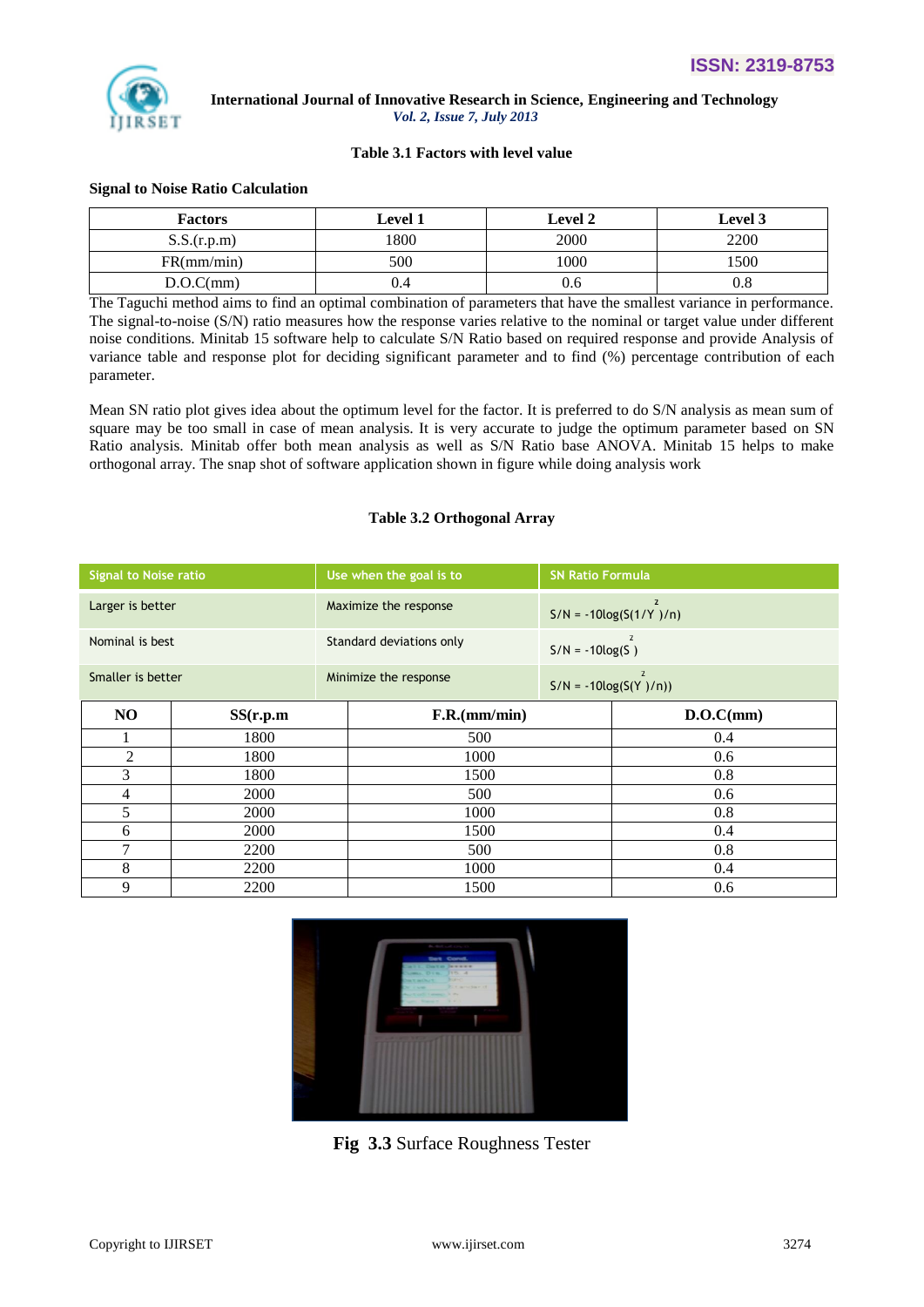

#### **Table 3.3 Result Table for MRR and SR**

| NO. | SS(r.p.m) | F.R.(mm/min) | D.O.C | <b>MRR</b> | <b>SR</b> |
|-----|-----------|--------------|-------|------------|-----------|
|     | 1800      | 500          | 0.4   | 2400       | 1.156     |
|     | 1800      | 1000         | 0.6   | 7200       | 1.327     |
|     | 1800      | 1500         | 0.8   | 14400      | 1.709     |
|     | 2000      | 500          | 0.6   | 3600       | 1.243     |
|     | 2000      | 1000         | 0.8   | 9600       | 1.524     |
|     | 2000      | 1500         | 0.4   | 7200       | 1.125     |
|     | 2200      | 500          | 0.8   | 4800       | 1.886     |
|     | 2200      | 1000         | 0.4   | 7200       | 1.629     |
|     | 2200      | 1500         | 0.6   | 7200       | 1.073     |

#### **Table 3.4 Response Table**

| NO.           | <b>MRR</b> | <b>SN For MRR</b> | <b>SR</b> | <b>SN For SR</b> |
|---------------|------------|-------------------|-----------|------------------|
|               | 2400       | 67.6042           | 1.156     | $-1.25916$       |
| ∍             | 7200       | 77.1466           | 1.327     | $-2.45742$       |
| 3             | 14400      | 83.1672           | 1.709     | $-4.65484$       |
| 4             | 3600       | 71.1261           | 1.243     | $-1.88942$       |
|               | 9600       | 79.6454           | 1.524     | $-3.65970$       |
| 6             | 7200       | 77.1466           | 1.125     | $-1.02305$       |
| $\mathcal{L}$ | 4800       | 73.6248           | 1.886     | $-5.51083$       |
| 8             | 7200       | 77.1466           | 1.629     | $-4.23842$       |
| q             | 7200       | 77.1466           | 1.073     | $-0.61199$       |

#### **3.5 Response Table for S- N Ratios (Larger is better)**

| <b>Level</b> | S.S.(r.p.m) | FR(mm/min) | D.O.C(mm) |
|--------------|-------------|------------|-----------|
|              | 75.97       | 70.79      | 73.97     |
|              | 75.97       | 77.98      | 75.14     |
|              | 75.97       | 79.15      | 78.81     |
| Delta        | 0.00        | 8.37       | 4.85      |
| Rank         |             |            |           |

#### **3.6 Response Table for S- N Ratios (Smaller is better):-**

| Level | S.S.(r.p.m) | FR(mm/min) | D.O.C(mm) |
|-------|-------------|------------|-----------|
|       | $-2.790$    | $-2.886$   | $-2.174$  |
|       | $-2.191$    | $-3.452$   | $-1.653$  |
|       | $-3.454$    | $-2.097$   | $-4.608$  |
| Delta | 1.263       | .355       | 2.956     |
| Rank  |             |            |           |

#### **IV. RESULT AND DISCUSSION**

-Analysis of Variance tables shows the effect of parameter on MRR. The significant

--parameters can be easily identified and rank the parameter as per the response table.

-Feed rate is a most significance factor for MRR. Spindle Speed and Depth of cut are insignificant control parameter.

-Rank order as per the significance level is Spindle speed, Feed rate and Depth of cut.

-Percentage contribution of residual error is 4.869%. It strengthens the analysis as it is

-on minimum side. Maximum % percentage contribution of Feed rate is 72.540%.